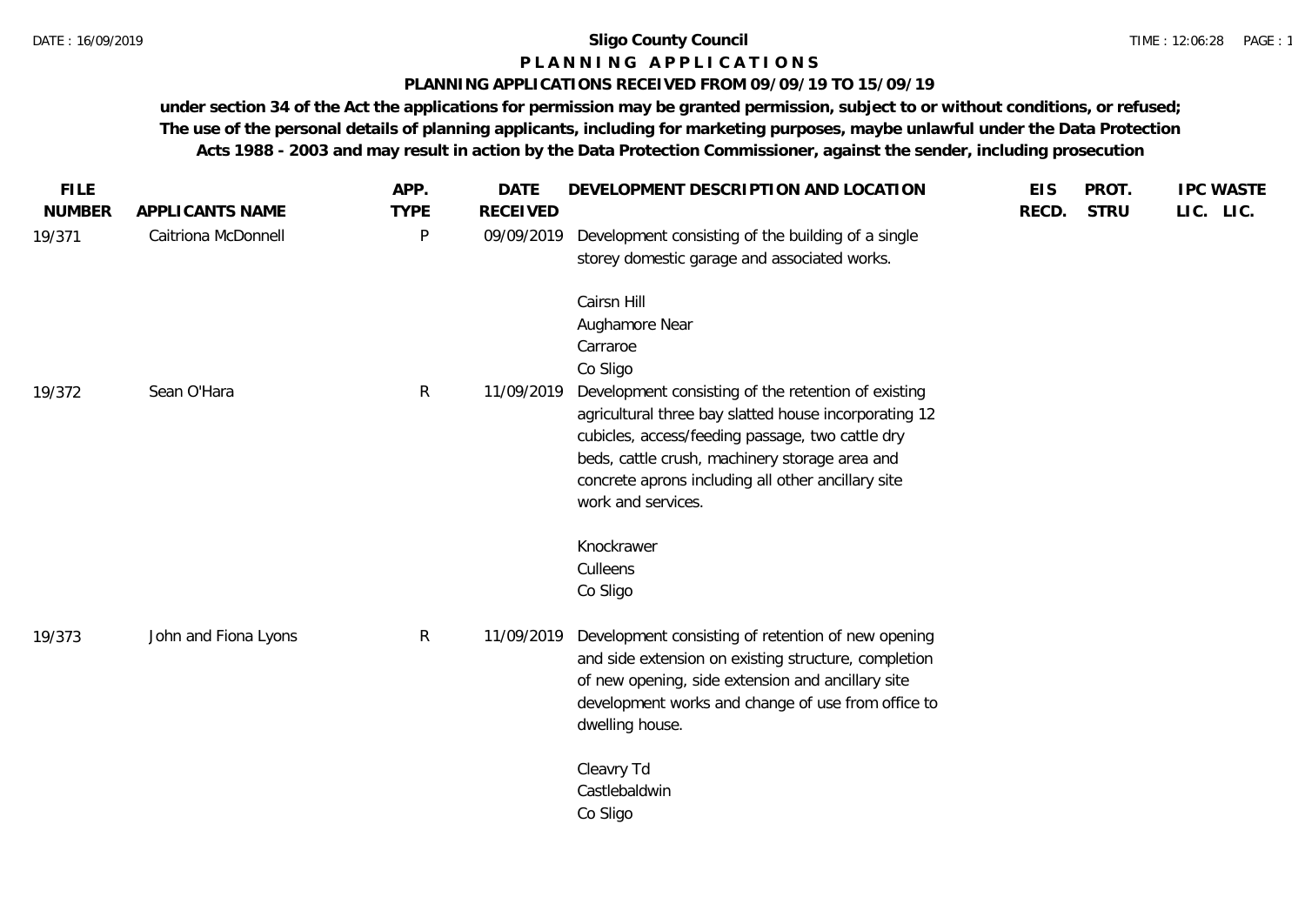#### **P L A N N I N G A P P L I C A T I O N S**

## **PLANNING APPLICATIONS RECEIVED FROM 09/09/19 TO 15/09/19**

**under section 34 of the Act the applications for permission may be granted permission, subject to or without conditions, or refused; The use of the personal details of planning applicants, including for marketing purposes, maybe unlawful under the Data Protection Acts 1988 - 2003 and may result in action by the Data Protection Commissioner, against the sender, including prosecution**

| <b>FILE</b><br><b>NUMBER</b> | APPLICANTS NAME | APP.<br><b>TYPE</b> | <b>DATE</b><br><b>RECEIVED</b> | DEVELOPMENT DESCRIPTION AND LOCATION                                                                                                                                                                                                                                                                                                                        | <b>EIS</b><br>RECD. | PROT.<br><b>STRU</b> | <b>IPC WASTE</b><br>LIC. LIC. |
|------------------------------|-----------------|---------------------|--------------------------------|-------------------------------------------------------------------------------------------------------------------------------------------------------------------------------------------------------------------------------------------------------------------------------------------------------------------------------------------------------------|---------------------|----------------------|-------------------------------|
| 19/374                       | Fergal Toher    | P                   | 11/09/2019                     | Development consisting of the construction of a new<br>site vehicular entrance/parking area for the existing<br>dwelling on site. Amendment of the existing site<br>boundaries and all associated ancillary works.                                                                                                                                          |                     |                      |                               |
|                              |                 |                     |                                | 16 Cleveragh Road<br>Sligo<br>Co Sligo                                                                                                                                                                                                                                                                                                                      |                     |                      |                               |
| 19/375                       | Fergal Toher    | $\mathsf{P}$        | 11/09/2019                     | Development consisting of the following: 1. the sub<br>division of the existing plot to provide revised site<br>boundaries for the existing dwelling. 2. construction<br>of a two storey type domestic dwelling. 3.<br>construction of a new site entrance. 4. connection to<br>the existing public foul sewer mains and all<br>associated ancillary works. |                     |                      |                               |
|                              |                 |                     |                                | Cemetery Road<br>Sligo<br>Co Sligo                                                                                                                                                                                                                                                                                                                          |                     |                      |                               |
| 19/376                       | Declan Harrison | P                   | 11/09/2019                     | development consisting of construction of new<br>outdoor terrace with glass surround to north west<br>elevation of Harrisons Bar & Restaurant.<br>Cartronkillerdoo Td<br>Cliffoney<br>Co. Sligo                                                                                                                                                             |                     |                      |                               |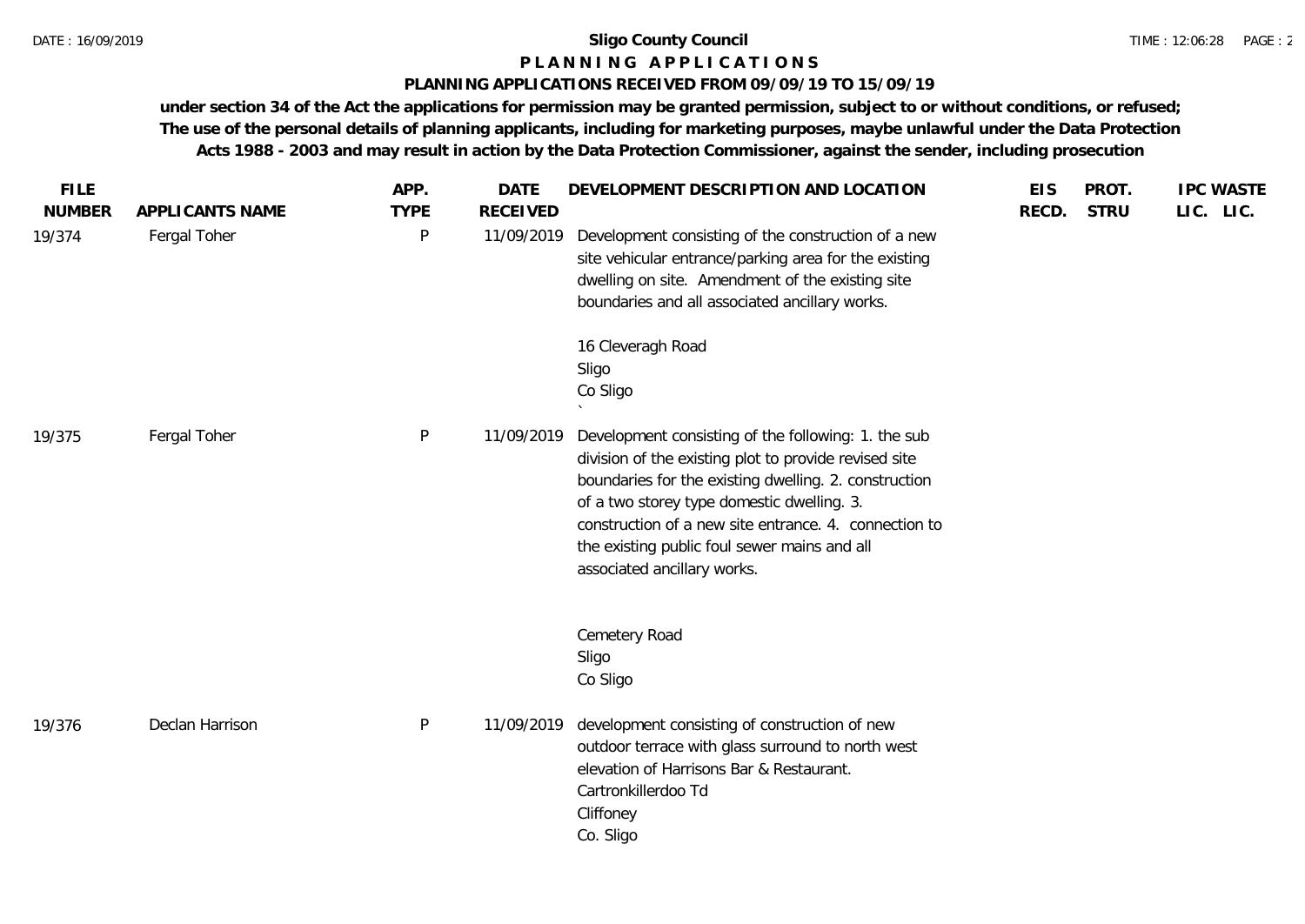#### **P L A N N I N G A P P L I C A T I O N S**

## **PLANNING APPLICATIONS RECEIVED FROM 09/09/19 TO 15/09/19**

**under section 34 of the Act the applications for permission may be granted permission, subject to or without conditions, or refused; The use of the personal details of planning applicants, including for marketing purposes, maybe unlawful under the Data Protection Acts 1988 - 2003 and may result in action by the Data Protection Commissioner, against the sender, including prosecution**

| <b>FILE</b>   |                                          | APP.         | <b>DATE</b> | DEVELOPMENT DESCRIPTION AND LOCATION                                                                                                                                                                                                                                                                                                                                                                                                   | <b>EIS</b> | PROT.       | <b>IPC WASTE</b> |
|---------------|------------------------------------------|--------------|-------------|----------------------------------------------------------------------------------------------------------------------------------------------------------------------------------------------------------------------------------------------------------------------------------------------------------------------------------------------------------------------------------------------------------------------------------------|------------|-------------|------------------|
| <b>NUMBER</b> | APPLICANTS NAME                          | <b>TYPE</b>  | RECEIVED    |                                                                                                                                                                                                                                                                                                                                                                                                                                        | RECD.      | <b>STRU</b> | LIC. LIC.        |
| 19/377        | Owen O Reilly                            | R            | 11/09/2019  | Development conisting of retention of; 1. partially<br>constructed house with blockwork up to first floor<br>level, 2. site developments and 3. access to estate<br>road. Also, completion of construction of house, site<br>development works and connection to services for<br>house partially constructed on a site.                                                                                                                |            |             |                  |
|               |                                          |              |             | 1 Woodstream<br>Carrownacleigha<br>Coolaney<br>Co Sligo                                                                                                                                                                                                                                                                                                                                                                                |            |             |                  |
| 19/378        | West Sligo Family Resource<br>Centre CLG | $\mathsf{P}$ | 12/09/2019  | development consisting of (1) retain subdivision of<br>existing ground floor unit to create 2 No. Units; (2)<br>carry out change of use from enterprise unit to<br>family resource centre in part of existing building;<br>(3) construct extension to accomodate a new lift for<br>access to first floor area; (4) carry out all associated<br>ancillary site works.<br>Pier Road,<br>Carrowhubbuck South,<br>Enniscrone,<br>Co. Sligo |            |             |                  |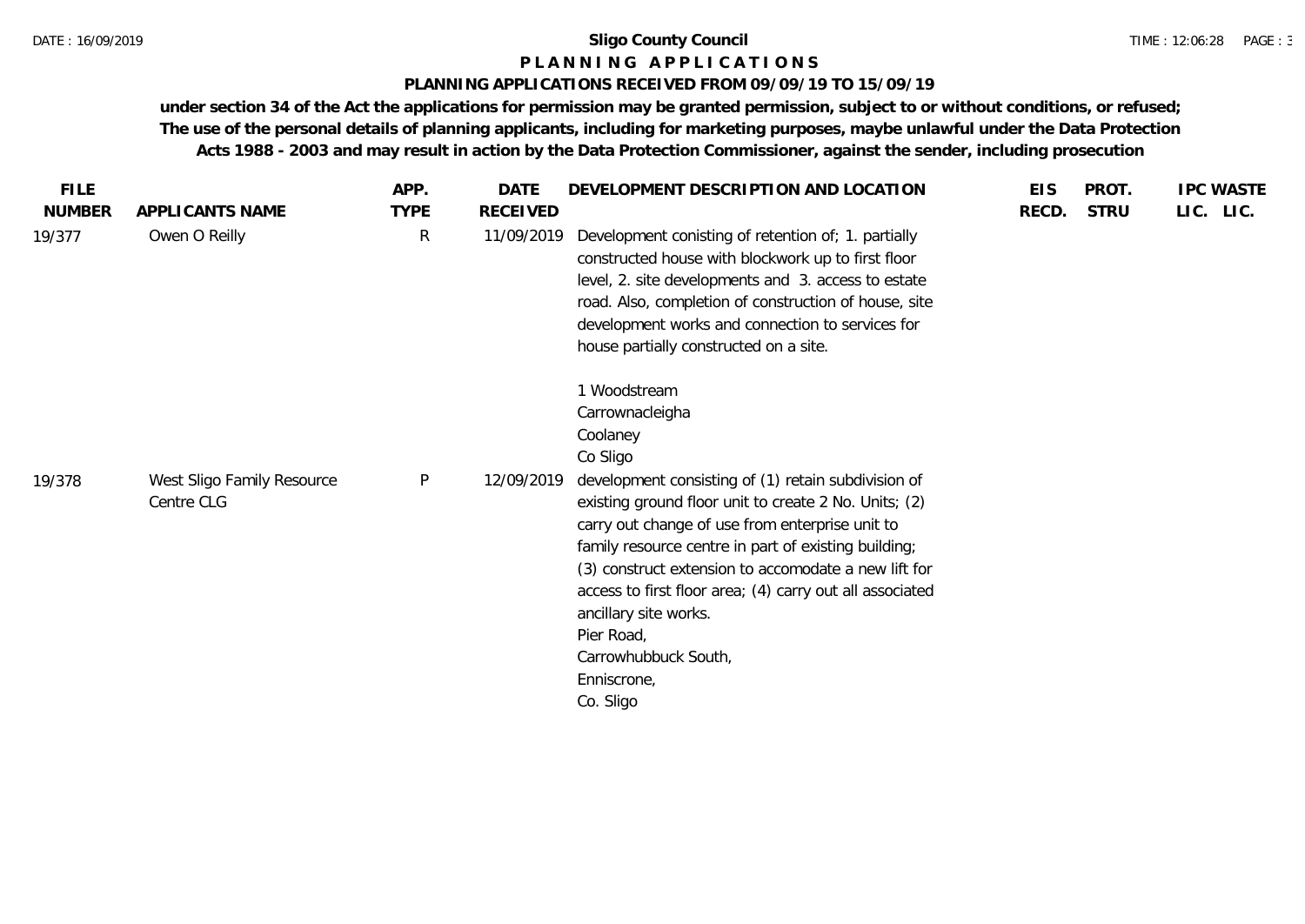### **P L A N N I N G A P P L I C A T I O N S**

#### **PLANNING APPLICATIONS RECEIVED FROM 09/09/19 TO 15/09/19**

**under section 34 of the Act the applications for permission may be granted permission, subject to or without conditions, or refused; The use of the personal details of planning applicants, including for marketing purposes, maybe unlawful under the Data Protection Acts 1988 - 2003 and may result in action by the Data Protection Commissioner, against the sender, including prosecution**

| <b>NUMBER</b><br>APPLICANTS NAME<br>Tony Gormley<br>19/379<br>Conor and Siobhan Ward<br>19/380 | <b>TYPE</b><br>$\mathsf{R}$ | <b>RECEIVED</b><br>12/09/2019 | Development consisting of : a) retention of single<br>storey rear extension circa 42m2 b) retention of site<br>alterations including new boundary treatments,<br>associated site works and service connections.<br>Coopershill | RECD. | <b>STRU</b> | LIC. LIC. |  |
|------------------------------------------------------------------------------------------------|-----------------------------|-------------------------------|--------------------------------------------------------------------------------------------------------------------------------------------------------------------------------------------------------------------------------|-------|-------------|-----------|--|
|                                                                                                |                             |                               |                                                                                                                                                                                                                                |       |             |           |  |
|                                                                                                |                             |                               |                                                                                                                                                                                                                                |       |             |           |  |
|                                                                                                |                             |                               | Riverstown<br>Co Sligo                                                                                                                                                                                                         |       |             |           |  |
|                                                                                                | $\mathsf{P}$                | 12/09/2019                    | Development consisting of the erection of a new<br>single storey dwelling house, vehicular entrance,<br>piers and gates, effluent treatment system together<br>with all associated site development works.                     |       |             |           |  |
|                                                                                                |                             |                               | Branchfield<br>Ballymote<br>Co Sligo                                                                                                                                                                                           |       |             |           |  |
| Total: 10                                                                                      |                             |                               |                                                                                                                                                                                                                                |       |             |           |  |

\*\*\* END OF REPORT \*\*\*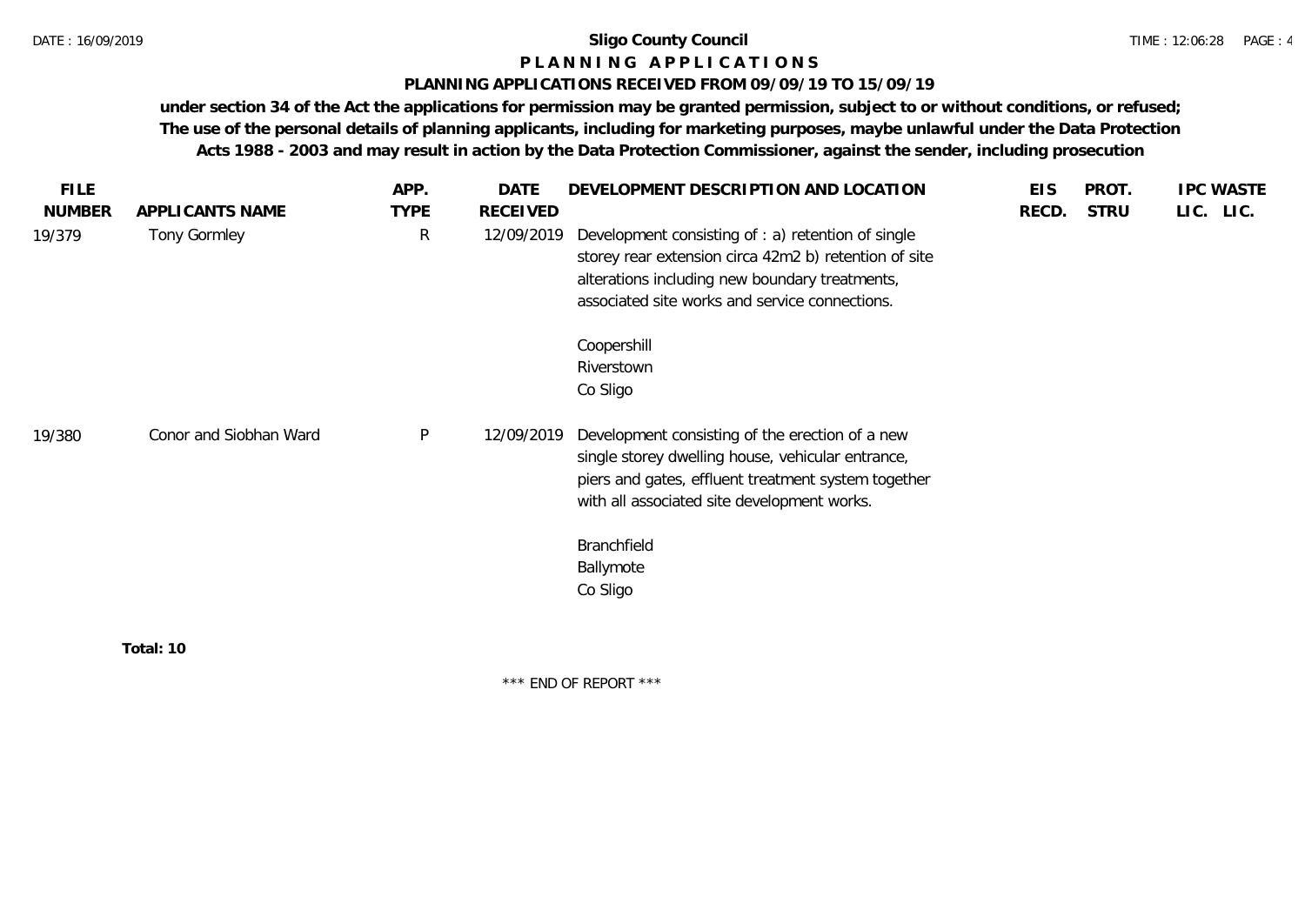## **P L A N N I N G A P P L I C A T I O N S**

#### **PLANNING APPLICATIONS GRANTED FROM 09/09/2019 TO 15/09/2019**

**in deciding a planning application the planning authority, in accordance with section 34(3) of the Act, has had regard to submissions** 

**or observations recieved in accordance with these Regulations;**

**The use of the personal details of planning applicants, including for marketing purposes, maybe unlawful under the Data Protection Acts 1988 - 2003 and may result in action by the Data Protection Commissioner, against the sender, including prosecution.**

| <b>FILE</b> |                        | APP. | <b>DATE</b> |                                                                                                                                                                            | M.O.               | M.O.          |
|-------------|------------------------|------|-------------|----------------------------------------------------------------------------------------------------------------------------------------------------------------------------|--------------------|---------------|
|             | NUMBER APPLICANTS NAME | TYPE | RECEIVED    | DEVELOPMENT DESCRIPTION AND LOCATION                                                                                                                                       | <b>DATE</b>        | <b>NUMBER</b> |
| 19/162      | Cindy Wenzel           |      | 26/04/2019  | for development consisting of the construction of a new<br>wastewater treatment system and polishing filter to serve<br>the existing cottage, and all ancillary site works | 09/09/2019 P446/19 |               |

Cloonsillagh Td Gorteen Co. Sligo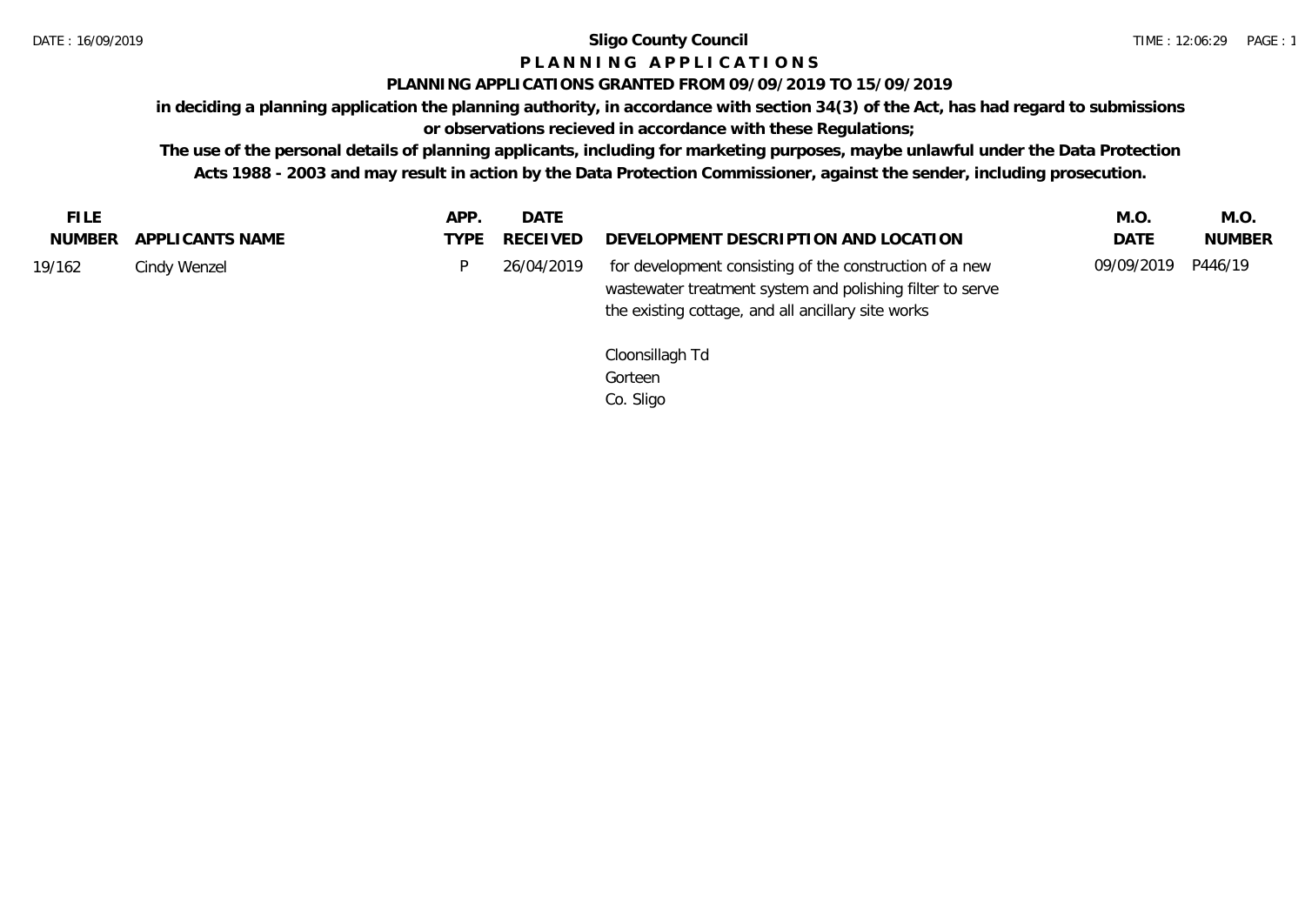## **P L A N N I N G A P P L I C A T I O N S**

### **PLANNING APPLICATIONS GRANTED FROM 09/09/2019 TO 15/09/2019**

**in deciding a planning application the planning authority, in accordance with section 34(3) of the Act, has had regard to submissions or observations recieved in accordance with these Regulations;**

**The use of the personal details of planning applicants, including for marketing purposes, maybe unlawful under the Data Protection Acts 1988 - 2003 and may result in action by the Data Protection Commissioner, against the sender, including prosecution.**

| <b>FILE</b>   |                          | APP.        | <b>DATE</b> |                                                                                                                                                                                                                                                                                                                                                                                                                                                                                                                                                                                                                                                                                                                                                                                                                                                                                                                                                | M.O.       | M.O.          |
|---------------|--------------------------|-------------|-------------|------------------------------------------------------------------------------------------------------------------------------------------------------------------------------------------------------------------------------------------------------------------------------------------------------------------------------------------------------------------------------------------------------------------------------------------------------------------------------------------------------------------------------------------------------------------------------------------------------------------------------------------------------------------------------------------------------------------------------------------------------------------------------------------------------------------------------------------------------------------------------------------------------------------------------------------------|------------|---------------|
| <b>NUMBER</b> | APPLICANTS NAME          | <b>TYPE</b> | RECEIVED    | DEVELOPMENT DESCRIPTION AND LOCATION                                                                                                                                                                                                                                                                                                                                                                                                                                                                                                                                                                                                                                                                                                                                                                                                                                                                                                           | DATE       | <b>NUMBER</b> |
| 19/298        | Paul & Hilary Rutherford | P           | 23/07/2019  | Development consisting of: 1. Demolition of existing<br>sunroom to the side gable and removal of the pitched<br>roof of the existing front porch. 2. Construction of a<br>single storey extension to the side and front gable of the<br>existing dwelling. 3. Modification of a section of the<br>pitched roof to the rear of the dwelling and the<br>construction of a flat roof extension to the first floor<br>accommodation with an increase floor are of 12.66m2.<br>4. The removal of 1nr roof light to the rear, the<br>construction of 4nr roof lights, of which 3nr are to the<br>front elevation and the construction of 2nr roof lights<br>over the proposed first master bedroom and proposed<br>ground floor extension which are proposed to be flat<br>roofs. 5. Construction of a new flat roof over the<br>existing front porch to match proposed extension<br>finishes. 6. And all associated site works deemed<br>necessary. | 09/09/2019 | P445          |
|               |                          |             |             | Drinaghan                                                                                                                                                                                                                                                                                                                                                                                                                                                                                                                                                                                                                                                                                                                                                                                                                                                                                                                                      |            |               |
|               |                          |             |             | Knocknaree                                                                                                                                                                                                                                                                                                                                                                                                                                                                                                                                                                                                                                                                                                                                                                                                                                                                                                                                     |            |               |
|               |                          |             |             | Co Sligo                                                                                                                                                                                                                                                                                                                                                                                                                                                                                                                                                                                                                                                                                                                                                                                                                                                                                                                                       |            |               |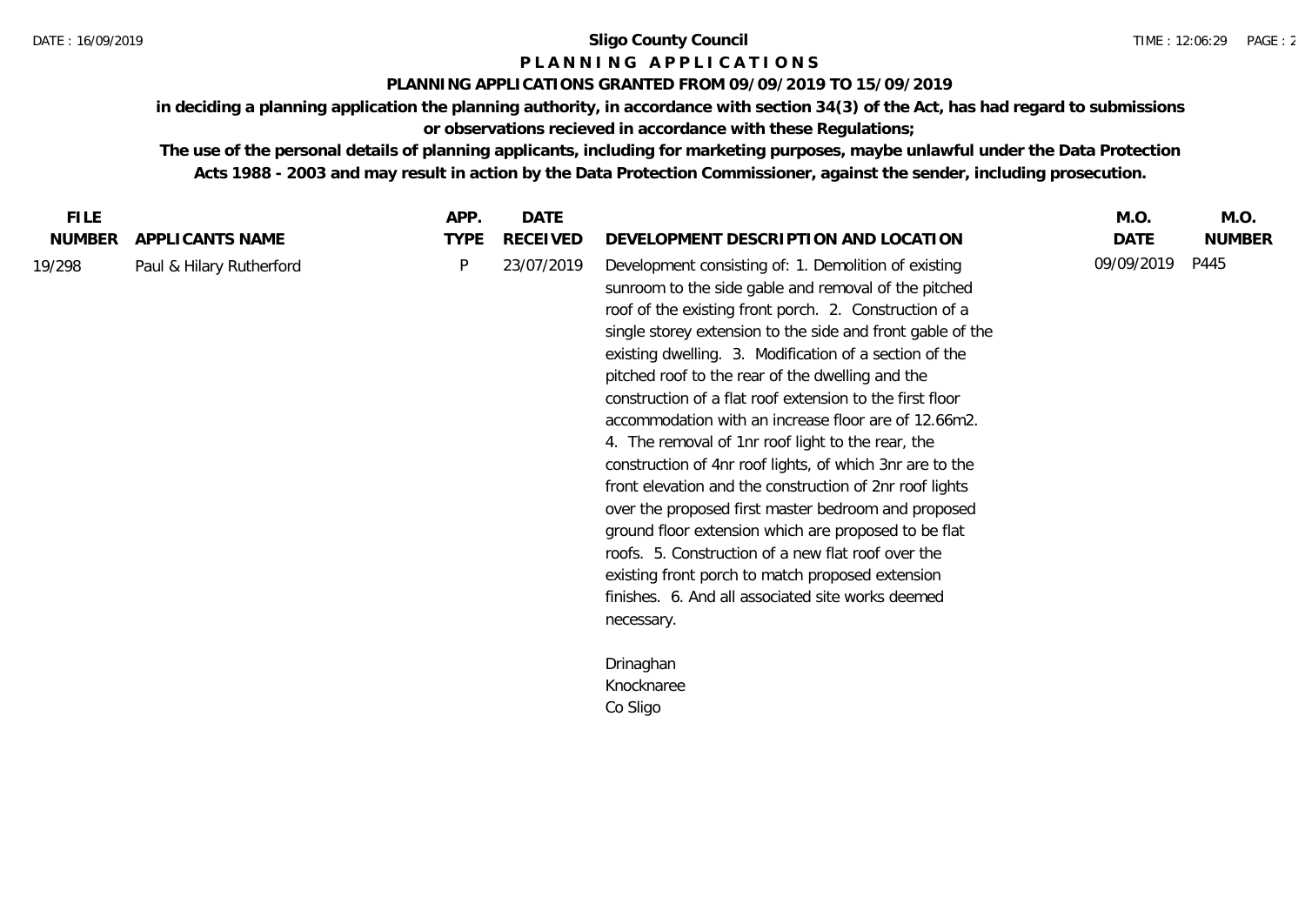# **P L A N N I N G A P P L I C A T I O N S**

## **PLANNING APPLICATIONS GRANTED FROM 09/09/2019 TO 15/09/2019**

**in deciding a planning application the planning authority, in accordance with section 34(3) of the Act, has had regard to submissions or observations recieved in accordance with these Regulations;**

**The use of the personal details of planning applicants, including for marketing purposes, maybe unlawful under the Data Protection Acts 1988 - 2003 and may result in action by the Data Protection Commissioner, against the sender, including prosecution.**

| <b>FILE</b>   |                                  | APP.        | <b>DATE</b>     |                                                                                                                                                                                                                                                                                                                                             | M.O.        | M.O.          |
|---------------|----------------------------------|-------------|-----------------|---------------------------------------------------------------------------------------------------------------------------------------------------------------------------------------------------------------------------------------------------------------------------------------------------------------------------------------------|-------------|---------------|
| <b>NUMBER</b> | APPLICANTS NAME                  | <b>TYPE</b> | <b>RECEIVED</b> | DEVELOPMENT DESCRIPTION AND LOCATION                                                                                                                                                                                                                                                                                                        | <b>DATE</b> | <b>NUMBER</b> |
| 19/304        | Dublin Road Coillte Teoranta     | P           | 26/07/2019      | Development consisting of construction of a new forestry<br>road entrance including all associated site works.                                                                                                                                                                                                                              | 12/09/2019  | P559/19       |
|               |                                  |             |                 | Coolrecuill Td<br>Co Sligo                                                                                                                                                                                                                                                                                                                  |             |               |
| 19/305        | Stiefel Laboratories Ireland Ltd | R           | 26/07/2019      | Development consisting of retention of alterations<br>comprised of a) 23 additional carparking spaces at south<br>east site, and b) alterations to south east facade of QA2<br>Building to north east corner of site (PP 15193 refers),<br>on the site of their existing factory.<br>Finisklin Business Park                                | 10/09/2019  | P448/19       |
|               |                                  |             |                 | Sligo                                                                                                                                                                                                                                                                                                                                       |             |               |
| 19/312        | Cignal Instrastructure Limited   | P           | 30/07/2019      | PP - development consisting of the installation of 3 no.<br>antennas and 2 no. dishes on a bespoke frame to the<br>existing permitted antenna support structure under<br>Planning Reg. PL10-156 in order to facilitate the<br>decoupling of the in situ H3 Gi shared antennas on behalf<br>of Eir Mobile, together with associated cabinets | 12/09/2019  | P554/19       |
|               |                                  |             |                 | Owenykeevan<br>Culleens<br>Co. Sligo                                                                                                                                                                                                                                                                                                        |             |               |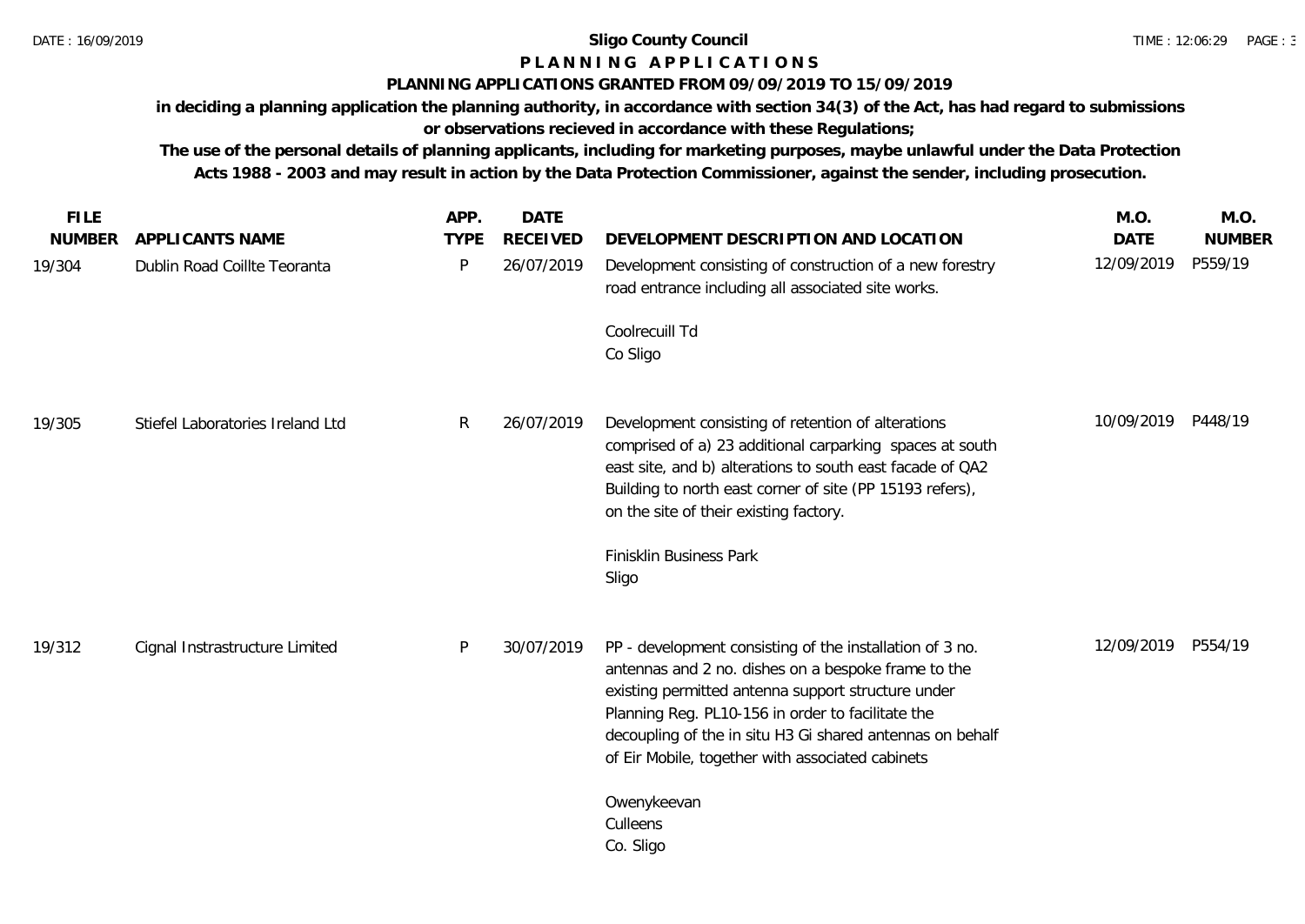## **P L A N N I N G A P P L I C A T I O N S**

## **PLANNING APPLICATIONS GRANTED FROM 09/09/2019 TO 15/09/2019**

**in deciding a planning application the planning authority, in accordance with section 34(3) of the Act, has had regard to submissions** 

## **or observations recieved in accordance with these Regulations;**

**The use of the personal details of planning applicants, including for marketing purposes, maybe unlawful under the Data Protection Acts 1988 - 2003 and may result in action by the Data Protection Commissioner, against the sender, including prosecution.**

| <b>FILE</b>   |                                                        | APP.         | <b>DATE</b>     |                                                                                                                                                                                                                                                                                                                                                                   | M.O.        | M.O.          |
|---------------|--------------------------------------------------------|--------------|-----------------|-------------------------------------------------------------------------------------------------------------------------------------------------------------------------------------------------------------------------------------------------------------------------------------------------------------------------------------------------------------------|-------------|---------------|
| <b>NUMBER</b> | APPLICANTS NAME                                        | <b>TYPE</b>  | <b>RECEIVED</b> | DEVELOPMENT DESCRIPTION AND LOCATION                                                                                                                                                                                                                                                                                                                              | <b>DATE</b> | <b>NUMBER</b> |
| 19/314        | Anne Keaveney                                          | $\mathsf{R}$ | 31/07/2019      | development consisting of the retention permission for<br>the change of design of dwellinghouse from design for<br>which planning permission was granted under Planning<br>Ref No. PL 10605 (Granted 25th June 1981), together<br>with retention permission for attached outbuilidngs to<br>rear of house, together with all ancillary site works and<br>services | 13/09/2019  | P561/19       |
|               |                                                        |              |                 | Gorteen Td<br>Gorteen,<br>Sligo                                                                                                                                                                                                                                                                                                                                   |             |               |
| 19/320        | Mayo Sligo Leitrim Eduation<br>Training Board (MSLETB) | P            | 02/08/2019      | development consisting of the change of use of an<br>existing storage building to a seated auditorium and<br>construction of an extension to the existing building to<br>facilitate a welcome lobby, ancillary storage and<br>toilet/sanitary accommodation along with all associated<br>site works and services<br>Manorhamilton Road<br>Ballytivnan<br>Sligo    | 12/09/2019  | P555/19       |
|               |                                                        |              |                 | Co. Sligo                                                                                                                                                                                                                                                                                                                                                         |             |               |
|               |                                                        |              |                 |                                                                                                                                                                                                                                                                                                                                                                   |             |               |

**Total: 7**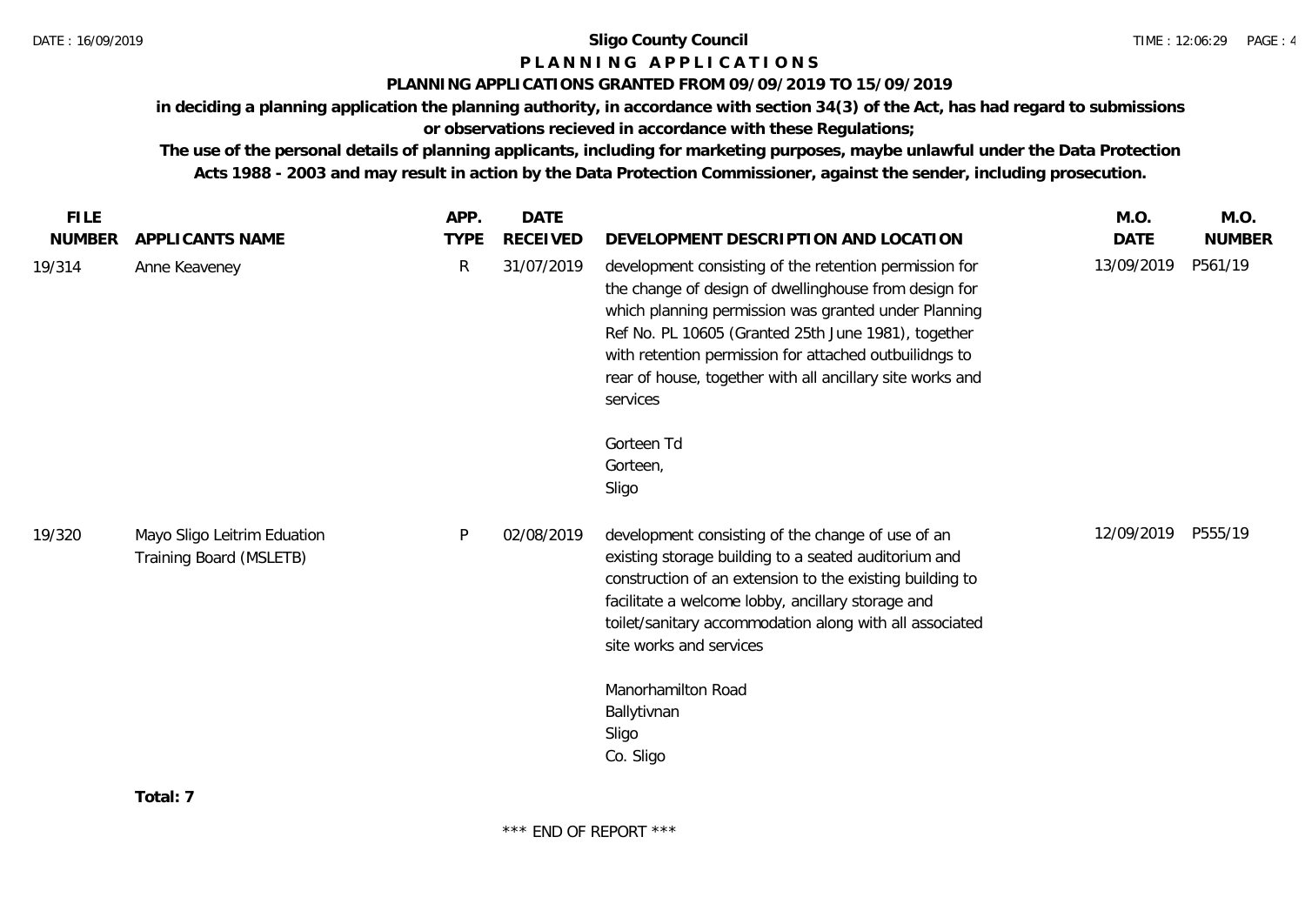## **P L A N N I N G A P P L I C A T I O N S**

#### **PLANNING APPLICATIONS REFUSED FROM 09/09/2019 TO 15/09/2019**

**in deciding a planning application the planning authority, in accordance with section 34(3) of the Act, has had regard to submissions or observations recieved in accordance with these Regulations;**

**The use of the personal details of planning applicants, including for marketing purposes, maybe unlawful under the Data Protection Acts 1988 - 2003 and may result in action by the Data Protection Commissioner, against the sender, including prosecution.**

| <b>FILE</b>   |                                                     | A DE | $\sim$ $\sim$ $\sim$<br>DA I | <b>ENT DESCRIPTION AND</b><br>$\cap$ nn.<br>)E\/F<br>. JIEN L<br>பட | IVI.U       | IVI.U         |
|---------------|-----------------------------------------------------|------|------------------------------|---------------------------------------------------------------------|-------------|---------------|
| <b>NUMBER</b> | <b>ANTS NAME</b><br>A DDI<br>$\sqrt{2}$<br>CAN<br>u | TVDL | ◡⊢                           | <b>OCATION</b>                                                      | <b>DATF</b> | <b>NUMBER</b> |

/

**Total: 0**

\*\*\* END OF REPORT \*\*\*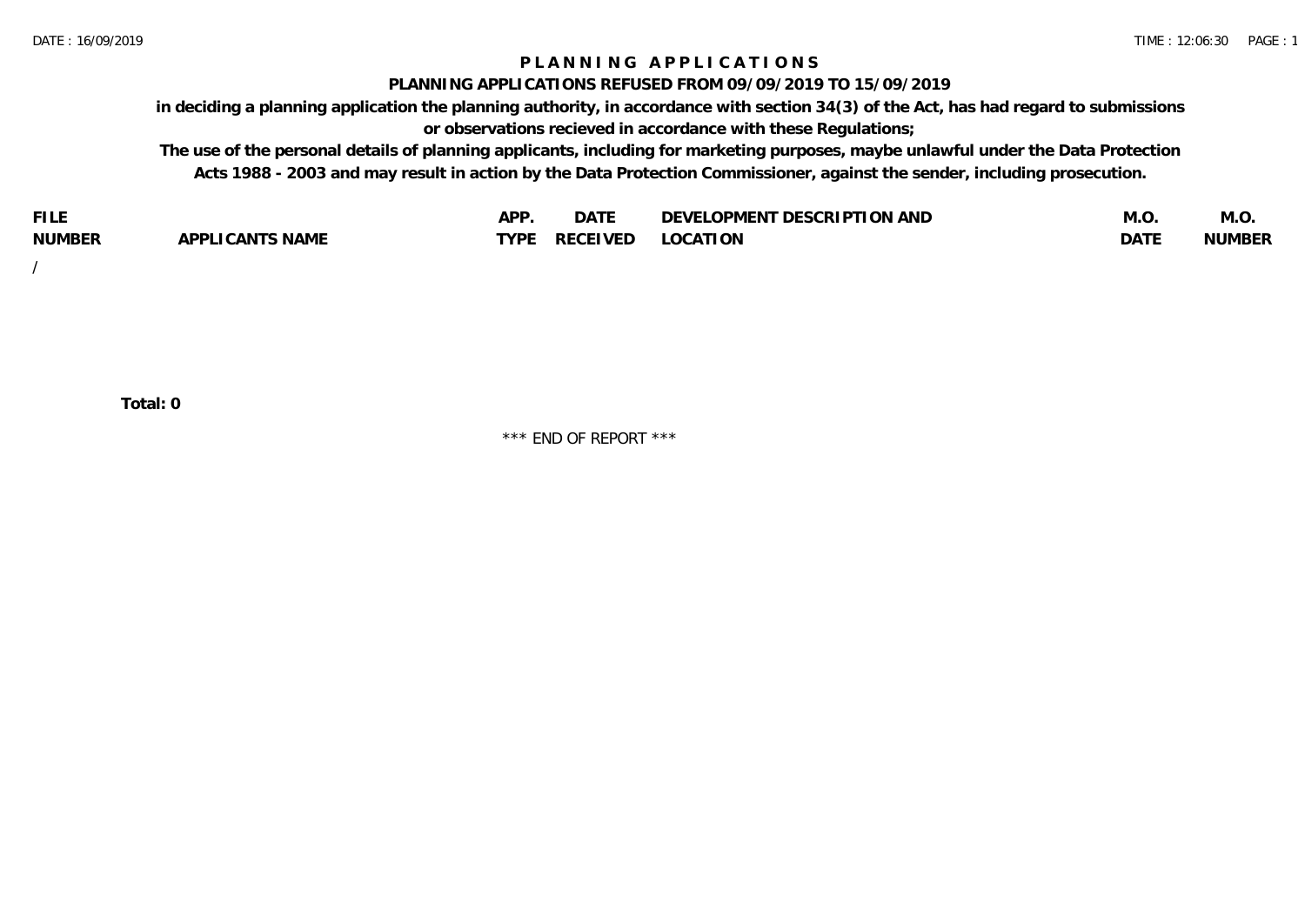## **A N B O R D P L E A N A L A APPEAL DECISIONS NOTIFIED FROM 09/09/2019 TO 15/09/2019**

| <b>FILE</b> | APPLICANTS NAME    | APP.        | DECISON | L.A. | DEVELOPMENT DESCRIPTION AND LOCATION | B.P.      |          |
|-------------|--------------------|-------------|---------|------|--------------------------------------|-----------|----------|
|             | NUMBER AND ADDRESS | <b>TYPE</b> | DATE    | DEC. |                                      | DEC. DATE | DECISION |
|             |                    |             |         |      |                                      |           |          |
|             |                    |             |         |      |                                      |           |          |
|             |                    |             |         |      |                                      |           |          |
|             |                    |             |         |      |                                      |           |          |
|             |                    |             |         |      |                                      |           |          |
|             |                    |             |         |      |                                      |           |          |
|             |                    |             |         |      |                                      |           |          |
|             |                    |             |         |      |                                      |           |          |
|             | Total:             | 0           |         |      |                                      |           |          |

**\*\*\*\*\*\*\*\*\*\*\*\* END OF REPORT \*\*\*\*\*\*\*\*\*\*\*\***